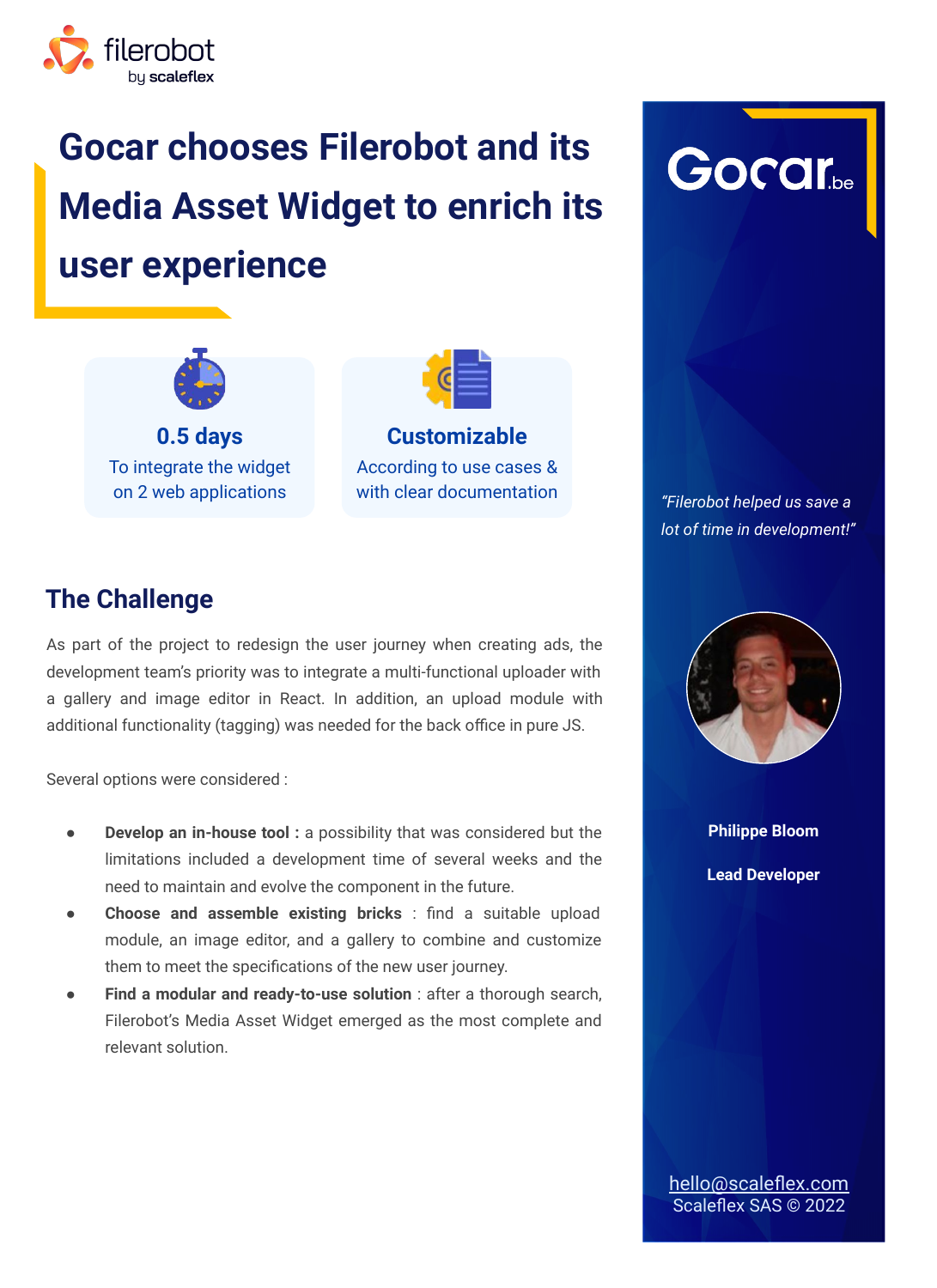

# **Gocar chooses Filerobot and its Media Asset Widget to enrich its user experience**

### **The Solution**

Filerobot offers a unique combination of Digital Asset Management and Media Optimization (images, videos, static files). Among the modules included in this Headless DAM, the Filerobot Media Asset Widget encompasses a multitude of media management features that saved Gocar's teams several weeks of development time.

#### **Key Success Factors :**

- **1. Integration of the widget in half a day** on two web applications (one in React, the other in pure JS), saving several weeks of development and QA.
- **2. Modularity** allows the customization of the widget according to the use cases.
- **3. Clean and easy-to-use interface** for the end-users.
- **4. Easy and efficient uploading** via the distributed ingestion infrastructure (called "reverse CDN").
- **5. Pre-upload resizing of original images** to speed up upload and reduce media gallery storage space.
- **6. An integrated image editor** for on-the-fly editing.
- **7. A scalable solution** thanks to optional modules such as taking pictures via the user's smartphone camera on the on-site mobile version.

Discover other success stories of Filerobot [here!](https://www.scaleflex.com/en/customers-success-stories)



*"Fast and customizable integration thanks to clear documentation, numerous configuration parameters and access via API."*



**Jean-françois Thise Front-End Developer**

[hello@scaleflex.com](mailto:hello@scaleflex.com) Scaleflex SAS © 2022